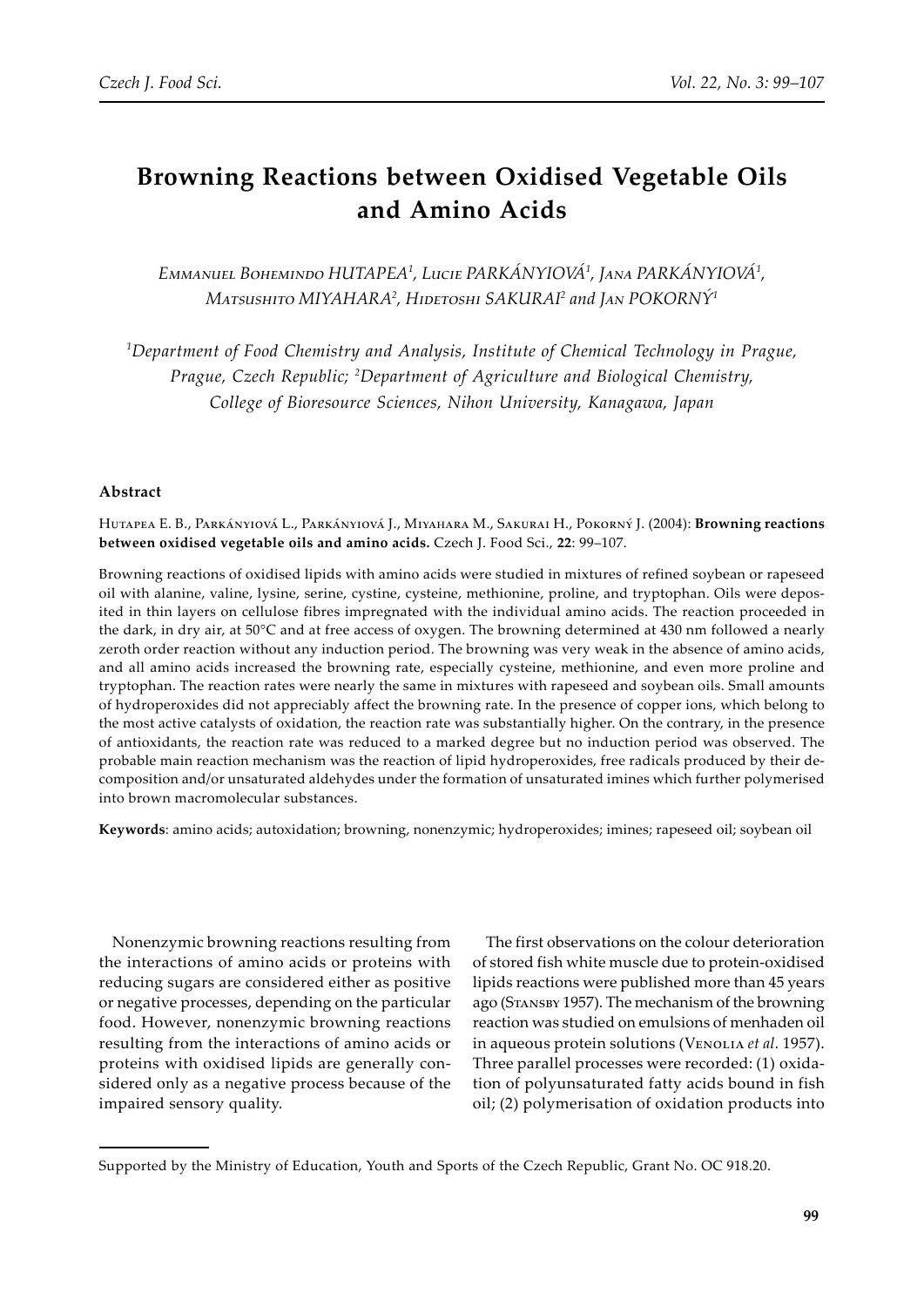macromolecular compounds; (3) formation of brown pigments by reactions between different active groups of oxidising lipids and amine groups of proteins. The last process resulted in most intensive discolouration. Similar dark brown compounds were produced by reactions of proteins isolated from boiled dry anchovy, dry mackerel, and salty trout with autoxidising methyl linoleate (FUJIMOTO et al. 1968; Fujimoro 1970). Most brown products were soluble in polar organic solvents, and only a small part remained soluble in water (FUJIMOTO et *al.* 1971a, b). It seems that lipid-protein interactions are more important as browning precursors in fish muscle than Maillard reaction products formed from amino acids and ribose; however, Maillard products inhibited lipid oxidation (Toyomizu 1970). In mixtures of polyunsaturated fatty acid esters with carp, cod, or mackerel homogenates, the browning reaction proceeded via the formation of light coloured intermediary products, chiefly Schiff bases, which further polymerised into dark brown polymeric pigments (Pokorný et al. 1974a).

Browning reactions proceeded similarly in model systems containing dienoic and trienoic fatty acid esters and proteins, both in the presence and in the absence of water, e.g. insoluble brown substances were observed in model experiments with egg albumin (EL-TARRAS et al. 1971; POKORNÝ et al. 1974a, b). The reactions were very rapid under roasting and frying conditions but the browning processes were not negligible even at 40 or 60°C, of course after several days (Pokorný et al. 1973b). The browning intensity was found proportional to the peroxide value of the original oil (EL-ZEANY 1976).

Not only amino acids and proteins but also amines or ammonia participate in the browning reactions (BLACK et al. 1978). Primary amine groups are the reactive sites in protein molecules as protein treated with formaldehyde, by which the primary amine groups were converted into aminodimethylol derivatives, did not form dark brown products (POKORNÝ et al. 1975). The effect of the chemical structure of amino acids on the course of browning was studied in mixtures of amino acids with methyl linoleate on a cellulose support at  $50^{\circ}$ C (UEMATSU & Isни 1983a). The most intensive browning at 430 nm was observed in mixtures with methionine, glycine, proline, and serine after 10 days of storage, and with lysine after 18 days. The browning was significantly slower in mixtures with other amino acids. No browning occurred in a mixture with *N*-acetylglycine. The same experiments were car-

ried out with Celite-purified peanut oil (UEMATSU & Isни 1983b). The browning was very intensive in mixtures with lysine, cysteine, and proline, less intensive with methionine and serine. Contrary to the experiments with methyl linoleate, the browning reaction was much slower with methionine and glycine; no reaction was observed in the mixture with *N*-acetylglycine. In analogous experiments carried out with 2, 4-decadienal – an important oxidation product of linoleic acid – instead of linoleic acid or peanut oil (Isни et al. 1992), the browning reaction was also very intensive, particularly with alanine and proline, but nearly no reaction occurred with *N*-acetylglycine.

As the influences of the individual amino acids differed in the dependence on the lipidic precursor, we studied the browning reactions in mixtures with refined rapeseed and soybean oils, which are the most important edible oils in Central Europe. The reaction conditions were identical to those reported above (UEMATSU & ISHII 1983a, b), which facilitates the comparison.

#### **MATERIALS AND METHODS**

*Materials.* Amino acids (purity 98–99%) were produced by Fluka, Chemie GmbH, Buchs, CH (�-lysine monohydrochloride; �-proline; �-alanine; L-methionine; L-tryptophan; pL-serine) and by Lachema-Ner s. r. o., Brno, plant Neratovice, CZ (�-cysteine, �-cystine); copper acetate monohydrate by Lachema; tert. butylated hydroxyanisole (BHA) by Sigma Chemical Co., St. Louis, MO, USA; methanol p. a. and *n*-hexane p. a. by Penta, Prague, CZ, producing plant Chrudim. The sweetgrass extract was prepared by the extraction of dry leaves (*Hie*rochloë odorata Wahlnb.) with acetone (BANDONIENÉ *et al.* 2000) followed by the removal of the solvent under reduced pressure; it contained 87.9 mg/g extract of total phenolic substances, expressed as gallic acid equivalents (equal to 8.8%), determined after Folin and Ciocalteu in a modification (SING-LETON et al. 1999).

Filter paper Whatman No. 42, diameter 110 mm (Whatman International Ltd., Maidstone, England, UK) was used for the browning experiments, while filter paper No. 390 of the diameter 90 mm (Spezialpapier Filtrak GmbH, Bärenstein, D) was used for the filtration of extracts.

Rapeseed and soybean oils were plant-scale refined in Setuza a. s., Ústí n. L., CZ, and stored in a refrigerator. Their properties are given in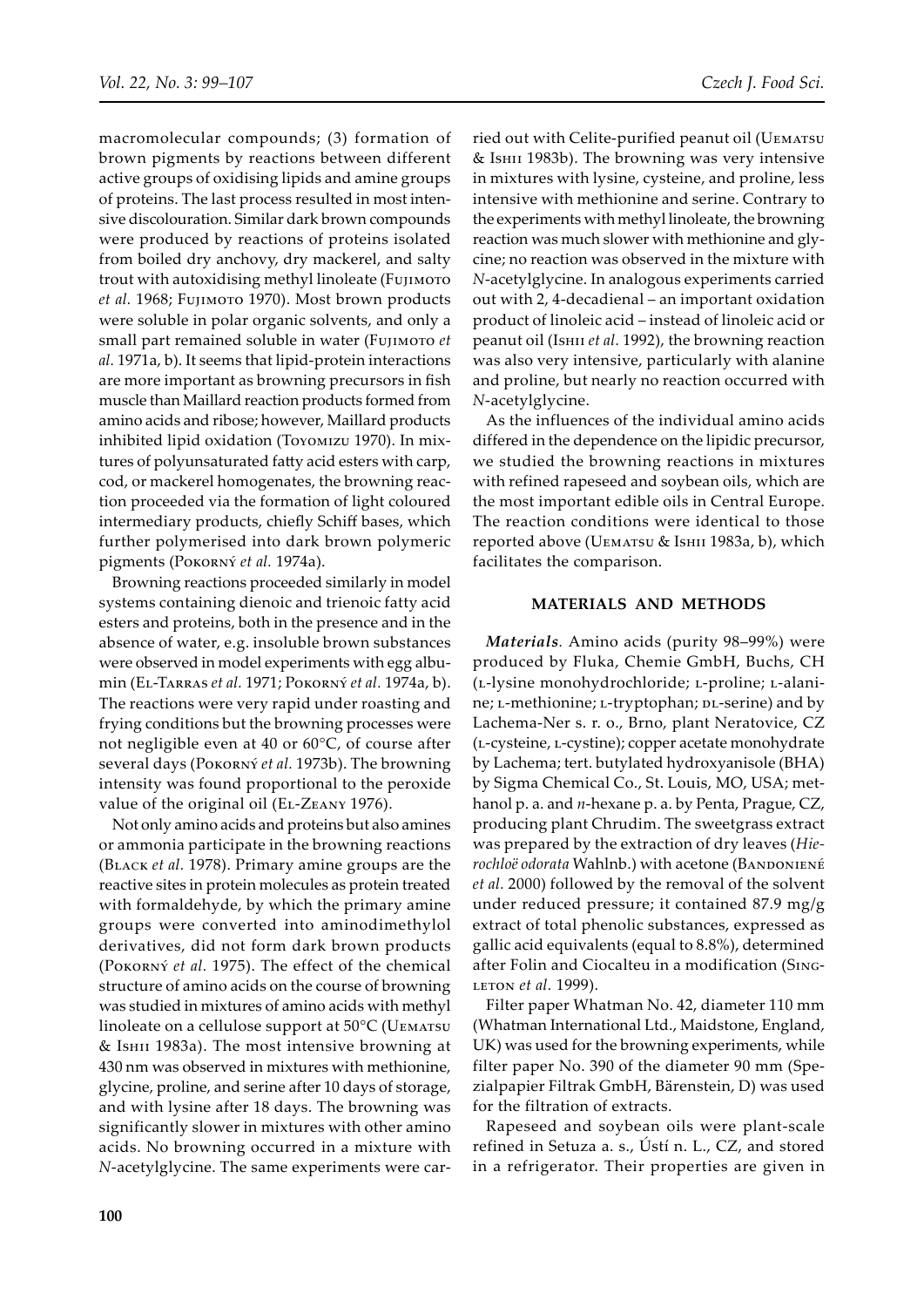| Characteristic            | Rapeseed oil | Soybean oil |
|---------------------------|--------------|-------------|
| Acid value $(mg/g)$       | 0.08         | 0.07        |
| Peroxide value (meg/kg)   | 0.36         | 1.29        |
| Saturated fatty acids (%) | 7            | 14          |
| Monoenoic fatty acids (%) | 61           | 23          |
| Dienoic fatty acids (%)   | 21           | 56          |
| Trienoic fatty acids (%)  | 11           | 7           |
| Tocopherols (mg/kg)       | 1150         | 1050        |

Table 1. Properties of vegetable oils used in the experiments

Table 1. Oxidised oils were prepared by keeping the above oils in a thermostated oven in the dark at 60°C for 98 h (soybean oil, the final peroxide value 14.1 meq/kg) or 190 h (rapeseed oil, the final peroxide value 24.8 meq/kg), respectively.

*Analytical methods.* The absorbance of methanol extracts was measured at 430 nm in 40.0 mm silica cells (Spektromom, Budapest, H). The peroxide value was determined iodometrically using the standard procedure (AOCS 1998). The linear and logarithmic regressions, correlation coefficients, and standard deviations were calculated using the MS Statistica 5.0 software. The probability level was  $P = 0.95$ .

*Procedure.* A piece of filter paper Whatman No. 42 (diameter 110 mm) was impregnated with 25 or 50 ml of aqueous solution containing 1 mmol amino acid (heated up to 80°C, if necessary), and dried in a current of warm air. The dry paper was then impregnated with a solution of 300 mg soybean or rapeseed oil dissolved in 5 ml hexane, and dried in a stream of warm air. A series of 10 paper specimens was prepared at the same time. Each paper sample was stored in a thermostated oven at 50°C in the dark under free access of air. At defined time intervals, the sample was taken out of the oven, cut into small pieces, and shaken with 10 ml methanol for 15 min. The extract was filtered through filter paper No. 390 (diameter 90 mm) into a 25.0 ml measuring flask. The procedure was repeated once more with another 10 ml methanol, and for the third time with 8 ml methanol. The flask and the filter were then washed with 3 ml methanol. The measuring flask was then filled up with methanol, and the absorbance of the final solution was measured at 430 nm in 40 mm quartz cells.

### **RESULTS**

The optimum reaction conditions were checked in preliminary experiments under the conditions used by UEMATSU and ISHII (1983a). Mixtures of refined edible oil with 1 mmol lysine were tested. From the standpoint of reaction rates, the temperature of 50°C was confirmed as more suitable than those of 40 and 60°C. The impregnation of Whatman No. 42 filter paper (diameter 110 mm) with 300 mg of oil dissolved in hexane was appropriate to obtain a homogenous film of oil, as compared to 400 mg. The same amount of oil was used in the earlier experiments (UEMATSU & ISHII 1983b). Methanol as a solvent for the extraction of yellow and brown pigments was found more efficient than petroleum ether, diethyl ether, hexane, or ethyl acetate. Different volumes of the solvent for the extraction were tested in the range of 10–100 ml; 25.0 ml was found optimal. The absorbance measured at 430 nm was low but still acceptable if measured in 40 mm cells. The absorbance was approximately twice as high in the low maximum at 360 nm, but the position was already outside the visible spectrum. Another, much higher maximum was observed at 278 nm, however, other components, such as tocopherols or other antioxidants interfered here. The standard deviation of parallel experiments was 0.008 after 2.9 days at  $50^{\circ}$ C and 0.005 after 6.68 days. The experiments published by UEMATSU and ISHII (1983a) using mixtures of methyl linoleate with cysteine, proline, or lysine were repeated and found to resemble those given in the above paper.

Results of the experiments with rapeseed and soybean oils are summarised in Tables 2 and 3, respectively. The main experiments were carried out with oils of low peroxide value, corresponding to those of oils suitable for consumption, i.e. in the range of 0.41–1.53 meq/kg in the case of rapeseed oil, and in the range of 2.70–3.11 meq/kg in the case of soybean oil. As the rate might be affected by the hydroperoxide content (EL-ZEANY 1976), some experiments were repeated with oils containing higher concentrations of hydroperoxides (24.8 meq/kg in rapeseed oil and 14.1 meq/kg in soybean oil). The degree of browning was determined after 10 different reaction times, using different filter paper samples each time. Each run was repeated at least twice in the case of greater differences up to five times.

The time dependence of the transmittances or absorbances at 430 nm showed to be almost a linear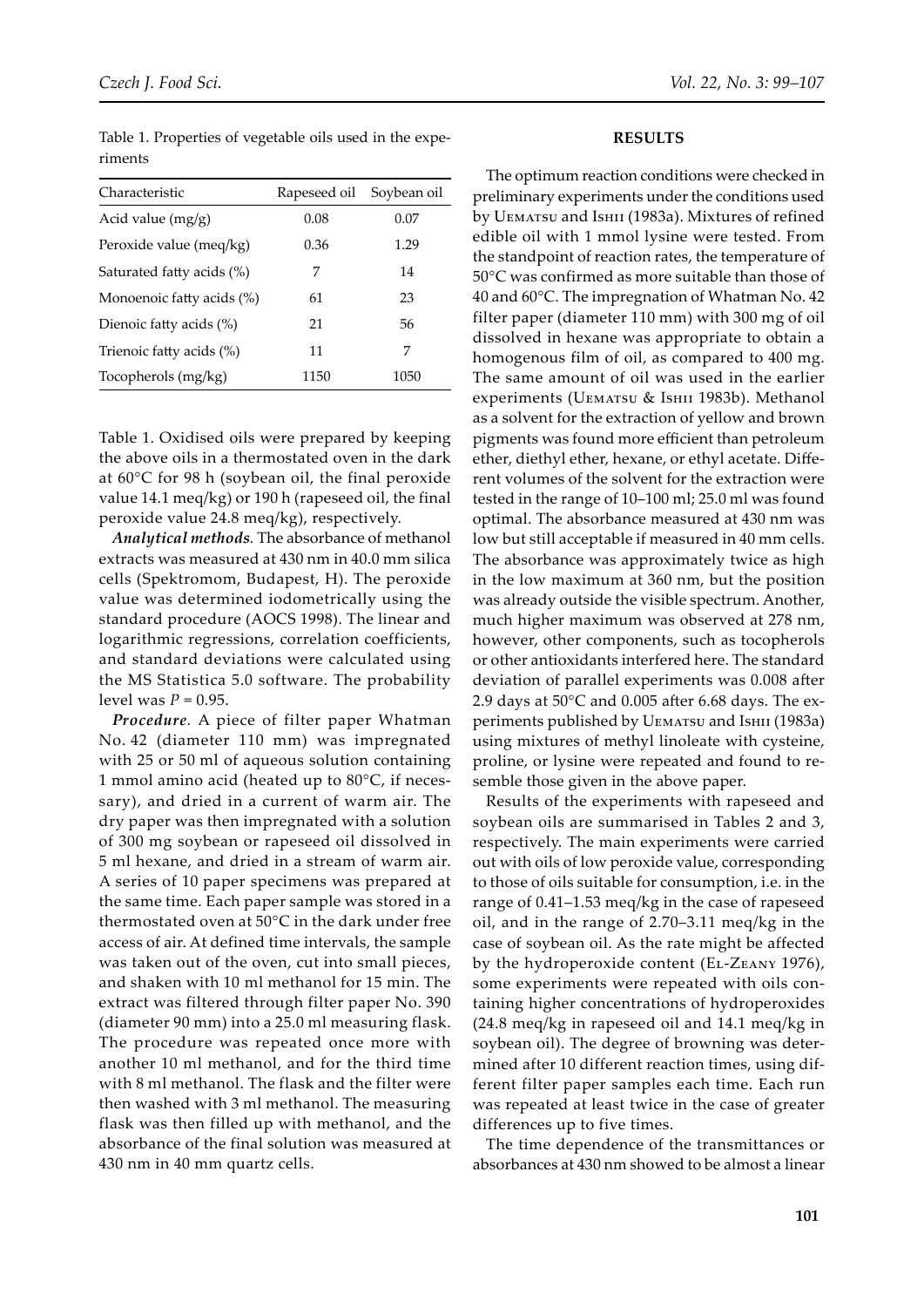| Amino acid | Initial peroxide value |      |      | Correlation coefficient <sup>a</sup> r Mean slope <sup>b</sup> ( $\times$ 1000) Standard deviation <sup>c</sup> ( $\times$ 1000) |
|------------|------------------------|------|------|----------------------------------------------------------------------------------------------------------------------------------|
| Blank      | 1.53                   | 0.97 | 0.9  | 0.1                                                                                                                              |
| Alanine    | 0.41                   | 0.97 | 2.0  | 0.4                                                                                                                              |
| Valine     | 0.49                   | 0.96 | 3.9  | 0.2                                                                                                                              |
| Lysine     | 0.41                   | 0.96 | 1.4  | 0.3                                                                                                                              |
| Serine     | 0.49                   | 0.86 | 2.1  | 0.4                                                                                                                              |
| Cysteine   | 0.41                   | 0.96 | 4.4  | 0.5                                                                                                                              |
| Cystine    | 0.49                   | 0.92 | 2.2  | $0.7\,$                                                                                                                          |
| Methionine | 1.53                   | 1.00 | 4.7  | 0.5                                                                                                                              |
| Proline    | 0.50                   | 0.99 | 20.0 | 1.0                                                                                                                              |
| Tryptophan | 0.49                   | 0.97 | 20.0 | 0.6                                                                                                                              |
| Alanine    | 24.8                   | 0.98 | 2.4  | 0.2                                                                                                                              |
| Lysine     | 24.8                   | 0.98 | 1.2  | 0.2                                                                                                                              |
| Cysteine   | 24.8                   | 0.90 | 4.4  | 0.3                                                                                                                              |
| Proline    | 24.8                   | 0.98 | 10.0 | $0.8\,$                                                                                                                          |

Table 2. Browning reactions in mixtures of rapeseed oil with amino acids

<sup>a</sup>correlation coefficient of linear regression between time and absorbance; <sup>b</sup>slope of the linear time dependence of absorbance; 'standard deviation of the slope constant

| Amino acid | Initial peroxide value |      |         | Correlation coefficient <sup>a</sup> $r$ Mean slope <sup>b</sup> (×1000) Standard deviation <sup>c</sup> (×1000) |
|------------|------------------------|------|---------|------------------------------------------------------------------------------------------------------------------|
| Blank      | 3.11                   | 0.94 | 1.1     | 0.1                                                                                                              |
| Alanine    | 2.70                   | 0.97 | 4.0     | 0.3                                                                                                              |
| Valine     | 3.11                   | 0.99 | 4.0     | 0.3                                                                                                              |
| Lysine     | 2.70                   | 0.98 | 3.0     | 0.1                                                                                                              |
| Serine     | 3.11                   | 0.92 | 1.2     | 0.2                                                                                                              |
| Cysteine   | 2.70                   | 0.97 | 3.9     | $0.4\,$                                                                                                          |
| Cystine    | 3.11                   | 0.98 | 1.8     | 0.2                                                                                                              |
| Methionine | 3.11                   | 0.99 | 4.0     | $0.5\,$                                                                                                          |
| Proline    | 2.90                   | 0.98 | 20.2    | 1.0                                                                                                              |
| Tryptophan | 3.11                   | 0.98 | 30.1    | 0.2                                                                                                              |
| Alanine    | 14.1                   | 0.93 | 2.4     | 0.1                                                                                                              |
| Lysine     | 14.1                   | 0.94 | 1.4     | 0.2                                                                                                              |
| Cysteine   | 14.1                   | 0.96 | 7.2     | 0.2                                                                                                              |
| Proline    | 14.1                   | 0.93 | $8.0\,$ | $0.4\,$                                                                                                          |

Table 3. Browning reactions in mixtures of soybean oil with amino acids

a,b,c see Table 2

function. Deviations from the linearity were negligible in the time range studied. Correlation coefficients of the absorbance/time or transmittance/time

slopes were very similar, in the range of  $r = -1.00$ and –0.86 in the case of transmittances, and in the range of  $r = 1.00$  and 0.86 in the case of absorban-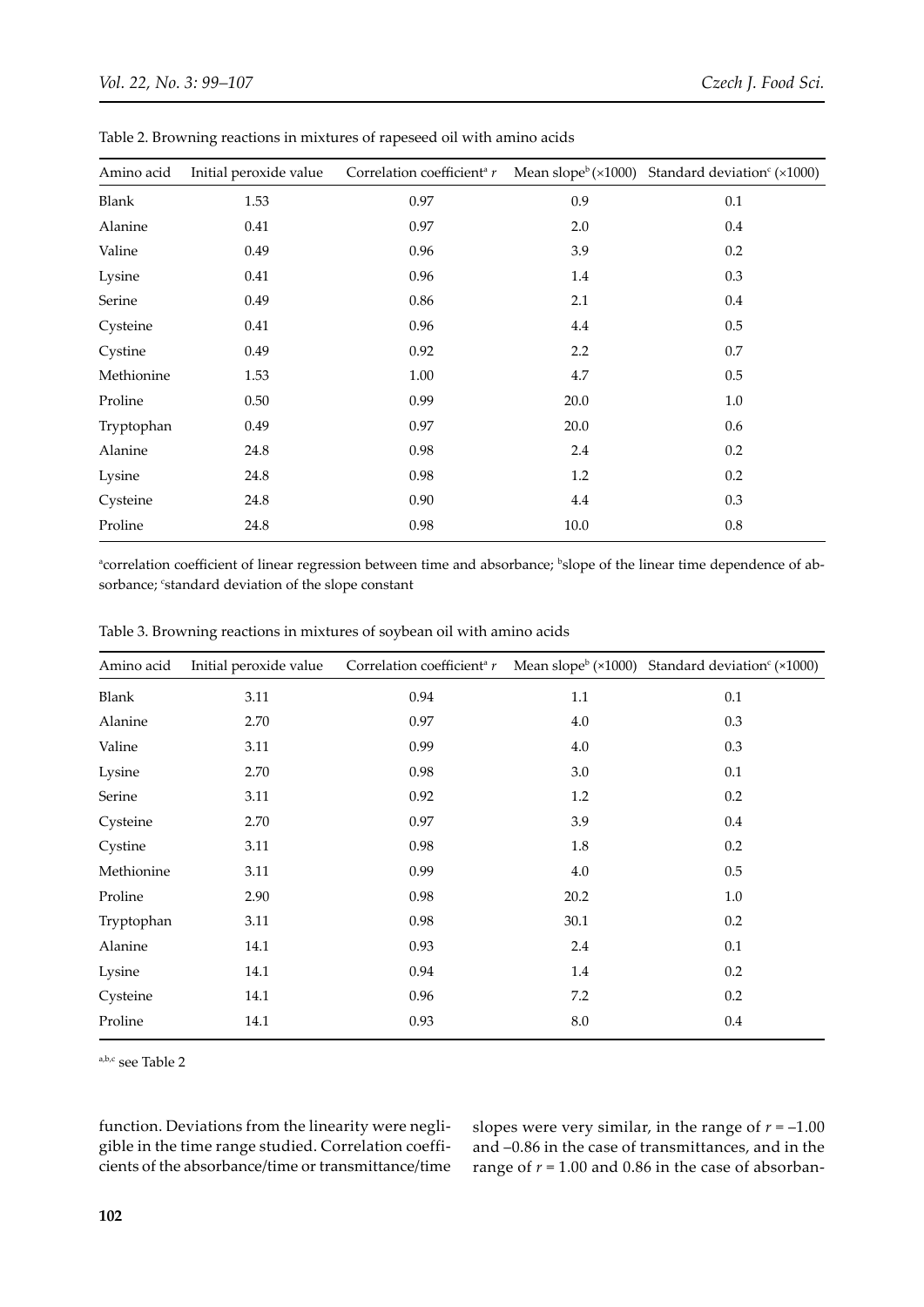| Vegetable<br>oil | Antioxidant | Amino<br>acid | Correlation<br>coefficient <sup>a</sup> r | Mean slopeb<br>(x1000) | Standard deviation <sup>c</sup><br>(x1000) |
|------------------|-------------|---------------|-------------------------------------------|------------------------|--------------------------------------------|
| Rapeseed         | <b>BHA</b>  | Cysteine      | 0.94                                      | 2.0                    | 0.6                                        |
|                  | <b>BHA</b>  | Proline       | 0.99                                      | 13.7                   | 1.4                                        |
|                  | SG          | Cysteine      | 0.93                                      | 1.7                    | 0.3                                        |
|                  | SG          | Proline       | 0.99                                      | 11.4                   | 1.1                                        |
| Soybean          | <b>BHA</b>  | Cysteine      | 0.98                                      | 1.2                    | 0.3                                        |
|                  | SG          | Proline       | 0.96                                      | 1.2                    | 0.4                                        |

Table 4. Effect of antioxidants on the browning rate

 $a,b,c$  see Table 2; BHA = 0.02% butylated hydroxyanisole; SG = 0.1% sweetgrass extract

ces in rapeseed oil (the average values of  $r = -0.96$ and  $r = 0.97$ , respectively). In the experiments with soybean oil, the range of  $r = -0.99$  and  $-9.90$  was obtained in the case of transmittances (the average value of  $r = -0.95$ ) and the range of  $r = 0.99$  and 0.93 in the case of absorbances (the average value of  $r = 0.97$ ). As the differences were not significant, only the correlation coefficients of absorbance/time dependence are given in Tables 2 and 3.

In some experiments, semilogarithmic regressions were obtained as slightly better fitting the experimental data but the differences in  $R<sup>2</sup>$  values were not significant ( $P = 0.95$ ). Therefore, only the data for linear regressions have been included in Tables 2 and 3.

The slopes (*b*) of the time/absorbance plots: Absorbance =  $a + b$ .*t*, where  $t =$  time (h), are proportional to the browning rate (Tables 2 and 3). The values obtained in the analysis of mixtures with rapeseed oil were not significantly different from those of mixtures with soybean oil, with the exception of mixtures with tryptophan. Values obtained with moderately oxidised oils were not statistically different from those obtained with fresh oils.

The browning rates in mixtures containing antioxidants were substantially lower than those in mixtures containing natural tocopherols only (Table 4), both in the case of synthetic tert. butylated hydroxyanisole and on that of sweetgrass extract as a representative of natural antioxidants. On the contrary, the reaction rates were substantially higher in mixtures containing copper ions as a representative of metallic prooxidants. The increase did not depend on the type of the oil present, and it was pronounced in the case of both lysine and proline.

### **DISCUSSION**

The course of browning followed nearly a zero order kinetics (Tables 2 and 3). Such kinetics could be expected as the browning reactions are very complex and the concentration of precursors (i. e. amino acids and oxidised polyenoic fatty acids) did not change appreciably during the early reaction stage studied in our experiments. In most studies published in the literature (referred in POKORNÝ *et al.* 1973а, 1975; Роковну & Коьакомска 2002) proteins were mixed with polyunsaturated fatty acid esters so that only the free amine groups of proteins could react with oxidised lipids.

The concentration of amine groups is much higher in mixtures with free amino acids. The  $\alpha$ -amino acids can be also decarboxylated into amines by hydrogen peroxide (NILOV & OGORODNIK 1967), alkyl hydroperoxide (VILYANSKAYA et al. 1969), or lipid hydroperoxides (UEMATSU et al. 1986) by a mechanism analogous to the Strecker degradation. Therefore, the browning reactions were rather rapid in mixtures of amino acids with methyl linoleate (UEMATSU & ISHII 1983a) or in mixtures with tocopherol-free peanut oil (UEMATSU & ISHII 1983b). However, vegetable oils usually contain natural antioxidants, particularly tocopherols. Therefore, we studied mixtures of amino acids with refined rapeseed oil or soybean oil which are the most common edible oils in Western and Central Europe. Both oils contained tocopherols in the amounts common in refined oils. Both oils were relatively rich in tocopherols, mainly γ-tocopherol and α-tocopherol (Table 1). Cellulose was used as a support, similarly as in the above papers by UEMATSU and ISHII (1983a, b), because its effect on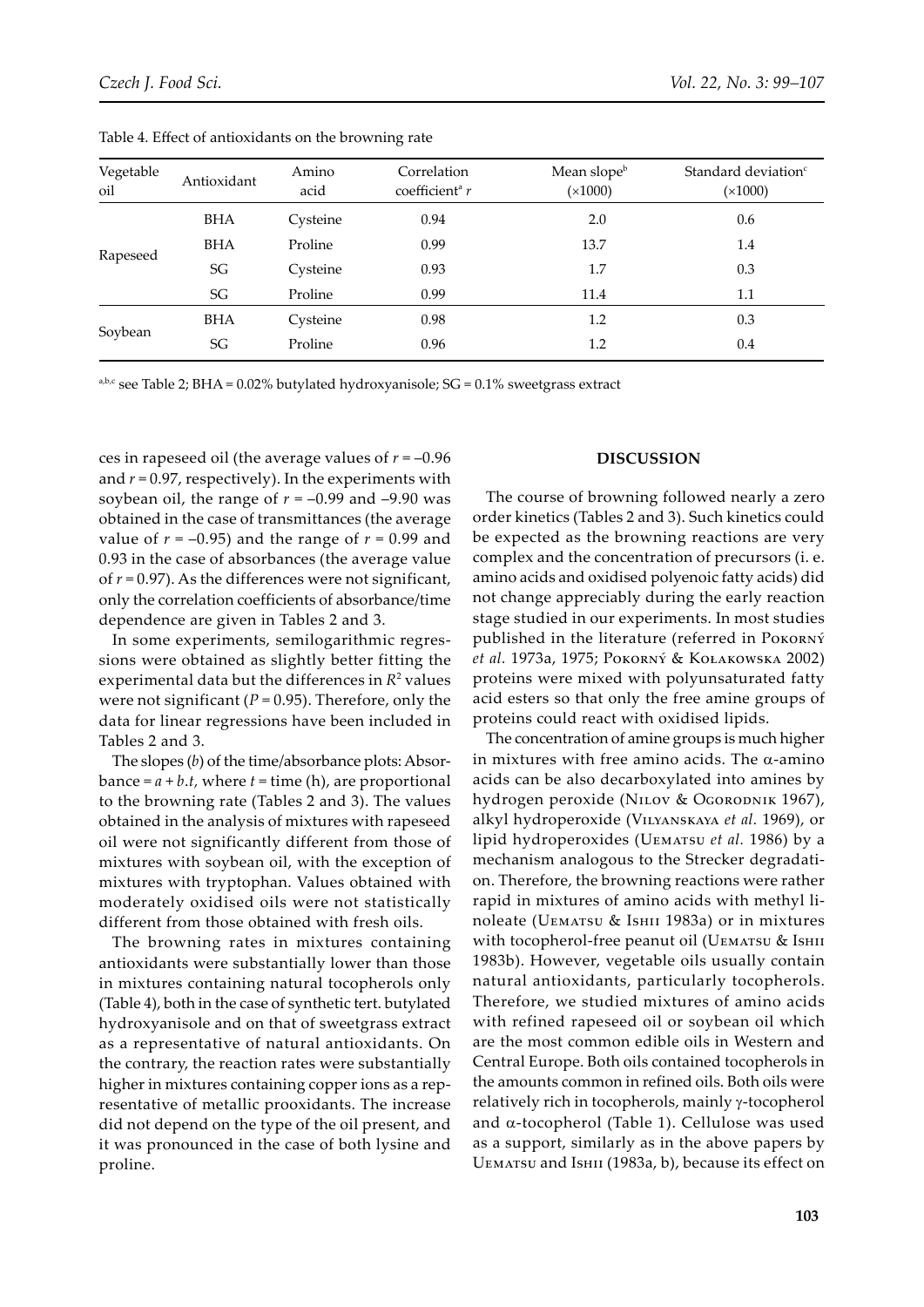the browning reactions is nearly neutral (POKORNÝ 1981; Pokorný & Kołakowska 2002).

The intensity of the browning reactions increases with the increasing degree of unsaturation (POKOR-�� *et al.* 1973a, 1976) as was shown with methyl linoleate and methyl linolenate under the same conditions. Surprisingly, nearly the same rates of browning were obtained in the case of rapeseed oil as in the case of soybean oil in our experiments (Tables 2 and 3) in spite of the substantially higher content of linoleic acid in soybean oil as compared to rapeseed oil. Perhaps, the higher content of linoleic acid in soybean oil was compensated by the moderately higher content of linolenic acid in rapeseed oil as found in our previous experiments on oil/protein mixtures (UEMATSU et al. 2002).

Lipids spread in a thin layer on the surface of cellulose fibres are exposed to the free access of air oxygen so that the oxidation reactions are relatively rapid. Polyunsturated fatty acids are

oxidised into hydroperoxides which react with amino acids forming unsaturated imines (Figure 1). Similar reactions may proceed with free radicals formed by hydroperoxide decomposition. The reaction is accompanied by decarboxylation of the respective amino acid, i. e. it is analogous to Strecker degradation (UEMATSU et al. 1986; POKOR-NÝ 1981; POKORNÝ & KOŁAKOWSKA 2002). Oxidised fatty acid hydroperoxides are further cleaved into unsaturated aldehydes which, again, are active precursors of the browning reactions after condensation with amine groups (Ishin et al. 1992). Unsaturated yellow coloured imines formed in all these reactions (Figure 1) are slowly transformed into brown macromolecular substances by subsequent polymerisation and polycondensation reactions (POKORNÝ & SAKURAI 2002).

In mixtures with methyl linoleate free of antioxidants, the autoxidation was very rapid so that deep browning was observed as early as after 10 days



Figure 1. Reaction mechanism of oxidised lipids with amino acids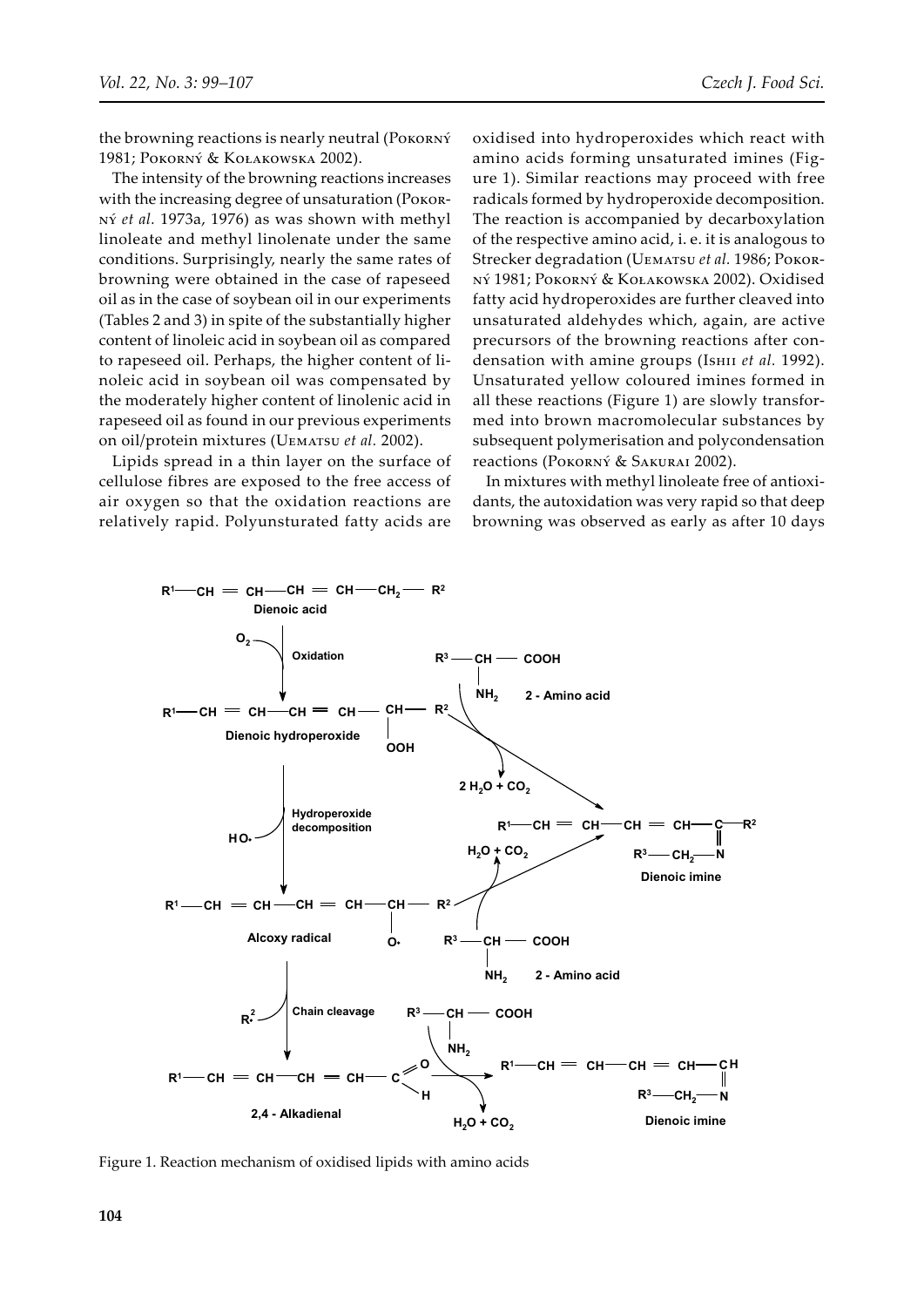

(UEMATSU & ISHII 1983a). Some amino acids inhibited the oxidation while cysteine, phenylalanine, and lysine promoted it. The same amino acids inhibited the browning, as well. In mixtures of glycine with Celite- or Florisil-treated peanut oil, both the hydroperoxide content and the browning intensity rose slowly for 24 days but it started to increase rapidly afterwards (UEMATSU & ISHII 1983b). In our experiments with refined vegetable oils containing tocopherols as antioxidants, the browning reaction was slower than in Florisil-treated oil, and the end of the induction period was not attained, at least not during the time period studied. An example of the course of browning is shown in Figure 2. Similar time/absorbance courses were observed in other experiments.

The linear course of browning is probably in connection with the nearly constant initiation rate, due to the presence of tocopherols. The concentration of oxygen was also constant as the amount of oxygen which reacted with free radicals was rapidly supplied in the oil layer by diffusion from air. Another factors were the complexity of reactions between the oxidation products and amino acids, and only moderate changes of reactants. The Figure 2. Reaction course of browning in a mixture of soybean oil with tryptophan

A = absorbance at 430 nm; *t* = reaction time at 50°C (days); the linear expression: A = 0.020 + 0.030*t*; *N* = 10; *r* = 0.98; soybean oil of initial peroxide value of 2.83 meq/kg

interphase between the lipid phase and amino acids, where the reactions proceeded, was also nearly the same. A linear course of oxygen absorption and the weight increase during the induction period was observed in our other experiments under similar conditions (unpublished).

As explained above, the browning obviously results from the reactions of oxidation products with amino acids, therefore, the influence of the hydroperoxide content on the browning rate can be expected. Minor differences in peroxide values of the oil phase did not, however, substantially influence the reaction rate (Tables 2 and 3, compare the upper and lower results) due to the natural content of tocopherols. If additional antioxidants were added to oils containing tocopherols, the browning rate was substantially suppressed (Table 4), yet the browning started from the beginning of reaction and no induction period was observed. The probable explanation is that the combination of antioxidants only reduced the formation of hydroperoxides and/or their decomposition; the reaction course studied was thus again proceeding only in a part of the induction period. A similar effect of antioxidants on the browning inhibition was

| Vegetable oil             |          | Amino acid Correlation coefficient <sup>a</sup> $r$ | Mean slope <sup>b</sup> ( $\times$ 1000) | Standard deviation $\epsilon$ ( $\times$ 1000) |
|---------------------------|----------|-----------------------------------------------------|------------------------------------------|------------------------------------------------|
| Rapeseed oil <sup>d</sup> | alanine  | 0.96                                                | 29.0                                     | 1.5                                            |
|                           | proline  | 0.96                                                | 50.6                                     | 0.8                                            |
|                           | cysteine | 0.99                                                | 30.2                                     | 0.8                                            |
| Soybean oil <sup>e</sup>  | alanine  | 0.99                                                | 20.2                                     | 1.4                                            |
|                           | proline  | 0.96                                                | 37.2                                     | 0.3                                            |

Table 5. Effect of prooxidants on the browning rate

<sup>a,b,c</sup>see Table 2; <sup>d</sup>initial peroxide value 0.50 meq/kg; <sup>e</sup>initial peroxide value 3.11 meq/kg; 1 mg copper acetate added to each experiment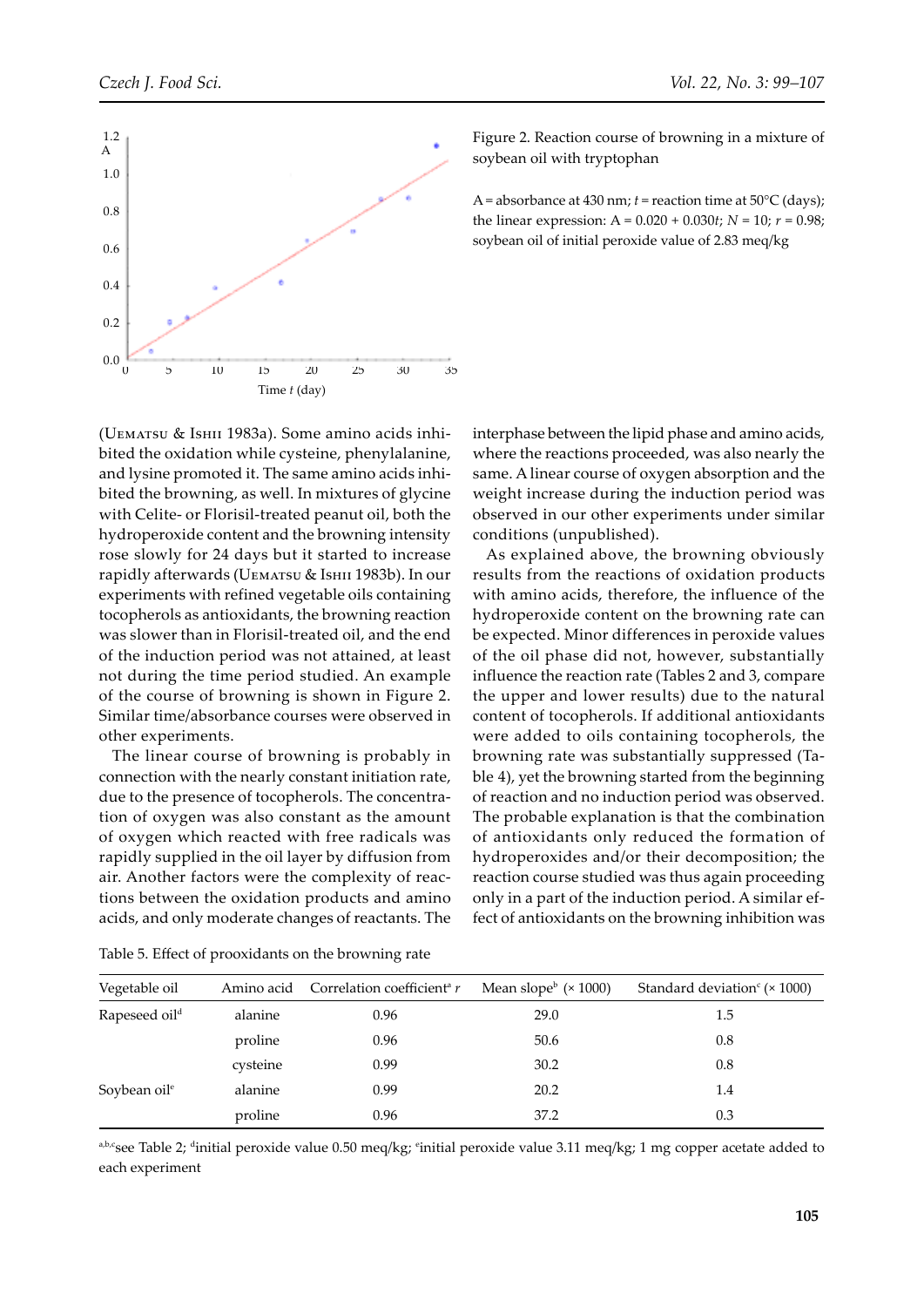also observed in lipid-protein mixtures (EL-ZEANY et al. 1975). Several natural antioxidants from spices inhibit the oxidation of polyunsaturated vegetable oils (POKORNÝ et al. 2001), and the same could be expected in the case of browning reactions. The addition of a synthetic antioxidant produced the same effect as the addition of a natural antioxidant, i. e. sweetgrass extract, which was found very active in edible oils (ZAINUDDIN et al. 2002).

On the contrary, ions of transient valency metals, such as copper, increase the rate of hydroperoxide decomposition, thus enhancing the formation of free radicals, and, consequently, oxidation. In our experiments, the presence of copper ions substantially increased the browning rate in the presence of amino acids (Table 5). This effect is in agreement with the expectations and with our earlier experiments with mixtures of fish oil methyl esters and proteins (EL-ZEANY et al. 1974).

#### References

- AOCS Standard Methods and Recommended Practices. 5<sup>th</sup> ed. AOCS Press, Champaign, IL, 1998.
- BANDONIENÉ D., PUKALSKAS A., VENSKUTONIS P.R., GRUZ-DIENÉ D. (2000): Preliminary screening of antioxidant activity of some plant extracts in rapeseed oil. Food Res. Int., 33: 785-791.
- BLACK L.T., SPENCER G.F., BREKKE Ö.L. (1978): Reactions of lipids in corn with ammonia. J. Am. Oil Chem. Soc., 55: 526-529.
- EL-TARRAS M.F.M.M., POKORNÝ J., JANÍČEK G. (1971): Reaktion oxydierter Lipide mit Eiweißstoffen. 6. Bindung von Peroxidfraktion oxydierter Lipide. Nahrung, 15: 663-670.
- EL-ZEANY B.A., JANÍČEK G., POKORNÝ J. (1975): Effect of an antioxidant on the discoloration of lipid-protein mixtures. Z. Lebensm. Unters. For., 158: 93-96.
- EL-ZEANY B.A. (1976): Oxidized lipids-proteins browning reaction. 4. Effect of the degree of autoxidation of the lipidic phase on the formation of liposoluble pigments. Grasas Aceites, 27: 233-236.
- EL-ZEANY B.A., POKORNÝ J., JANÍČEK G. (1974): Autoxidation of fish oil fatty acids in mixture with protein in presence of copper and iron salts. Sbor. VŠCHT v Praze, E, 42: 5-18.
- Fujiмото K. (1970): Lipid oxidation and oxidized oil stain of aquatic products. Nippon Suisan Gakk., 36: 850-853, 871-872.
- FUJIMOTO K., SAITO I., KANEDA T. (1971a): Studies on the brown discoloration of fish products. II. Effect

of ribose on the browning reaction derived from autoxidized fish. Nippon Suisan Gakk., 37: 44-47.

- FUJIMOTO K., ABE I., KANEDA T. (1971b): Brown discoloration of fish products. II. Effect of several aldehydes, especially azelaldehydic acids, in the autoxidized oil on discoloration. Nippon Suisan Gakk., 37: 40-43.
- FUJIMOTO K., MARUYAMA M., KANEDA T. (1968): Studies on the brown discoloration of fish products. I. Factors affecting the discoloration. Nippon Suisan Gakk., 34: 519-523.
- ISHII K., UEMATSU T., YAMAMOTO E., KANAI H., WA-TANABE H., SAKURAI H. (1992): Browning reaction of 2,4-decadienal with amino acids and fluorescence formation of the reaction products. Bull. Coll. Agric. Veter. Med. Nihon Univ., 49: 14-19.
- NILOV V.I., OGORODNIK S.T. (1967): Effect of hydrogen peroxide on amino acids. Kharchova Prom. Nauk.-Virob. Zb., 1: 40-44.
- POKORNÝ J. (1981): Browning from lipid-protein interactions. Prog. Food Nutr. Sci., 5: 421-428.
- POKORNÝ J., EL-ZEANY B.A., JANÍČEK G. (1973a): Browning reactions during heating of fish oil fatty acid esters with protein. Z. Lebensm. Unters. For., 151: 31-35.
- POKORNÝ J., EL-ZEANY B.A., JANÍČEK G. (1973b): Browning produced by oxidized polyunsaturated lipids on storage with protein in presence of water. Z. Lebensm. Unters. For., 151: 157-161.
- POKORNÝ J., EL-ZEANY B. A., JANÍČEK G. (1974a): Browning reactions of oxidized fish lipids with proteins. In: Proc. 4<sup>th</sup> Int. Congr. Food Sci. Technol., 1:  $271 - 273.$
- POKORNÝ J., EL-ZEANY B.A. KOŁAKOWSKA A., JANÍČEK G. (1974b). Correlation of autoxidation and browning reactions in lipid-protein mixtures. Z. Lebensm.-Unters. For., 155: 287-291.
- POKORNÝ J., EL-ZEANY B.A., NGUYEN T.L., JANÍČEK G. (1976): Effect of unsaturation on browning reactions of oxidized lipids with protein. Z. Lebensm. Unters. For., 161: 271-272.
- POKORNÝ J., KOŁAKOWSKA A. (2002): Lipid-protein and lipid-saccharide interactions. In: SIKORSKI Z.E., КоŁАКОWSKA A. (eds.): Chemical and Functional Properties of Food Lipids. CRC Press, Boca Raton, FL, USA: 345-362.
- POKORNÝ J., KOŁAKOWSKA A., EL-ZEANY B.A., JANÍČEK G. (1975): Effect of free amino groups on browning reactions in lipid protein mixtures. Z. Lebensm. Unters. For., 157: 323-326.
- Роковлу́ J., SAKURAI H. (2002): Role of oxidized lipids in nonenzymic browning reactions. Int. Congress Ser., 1245. The Maillard Reactions in Food Chemistry and Medical Science. Elsevier, Amsterdam: 373-374.